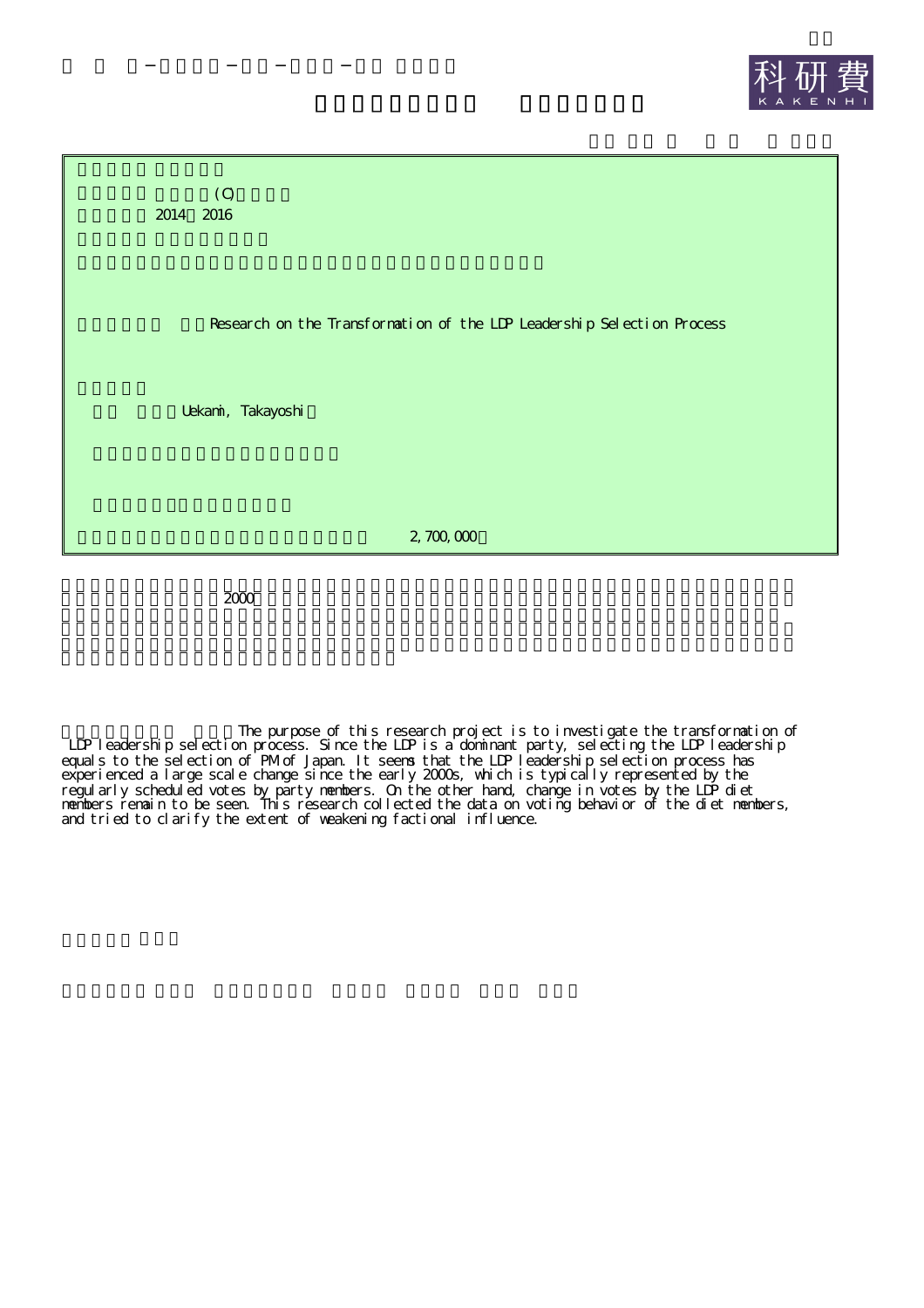|      |                  |      | 2007<br>$\overline{9}$                                                                             |
|------|------------------|------|----------------------------------------------------------------------------------------------------|
|      |                  |      | 2008<br>$\boldsymbol{9}$                                                                           |
|      |                  |      | 2009<br>- 9                                                                                        |
|      |                  |      | 2012<br>9                                                                                          |
| 2000 |                  |      |                                                                                                    |
|      |                  |      | $\mathbf{D}$                                                                                       |
|      |                  |      |                                                                                                    |
|      |                  |      |                                                                                                    |
|      |                  |      |                                                                                                    |
|      |                  | 2000 | 1990                                                                                               |
|      |                  |      | 1991 10 1993                                                                                       |
|      |                  |      | 1995 9<br>7 1999<br>$7\degree$<br>1998<br>2001<br>$4\overline{ }$<br>2003<br>9<br>2006<br>9<br>- 9 |
|      |                  |      | 2007<br>$9\phantom{.0}$<br>2008<br>$\boldsymbol{9}$<br>2009<br>$\boldsymbol{9}$<br>2012 9<br>12    |
|      |                  |      |                                                                                                    |
| 1990 |                  |      |                                                                                                    |
|      |                  |      |                                                                                                    |
|      |                  |      |                                                                                                    |
| 1990 |                  | 16   |                                                                                                    |
|      |                  |      |                                                                                                    |
|      | 12               |      |                                                                                                    |
|      |                  |      |                                                                                                    |
|      |                  |      |                                                                                                    |
|      |                  |      |                                                                                                    |
| 1990 |                  |      |                                                                                                    |
|      |                  |      |                                                                                                    |
| 1991 | 10               |      |                                                                                                    |
| 1993 | $\overline{7}$   |      | $\boldsymbol{2}$<br>binary logistic nodel                                                          |
| 1993 | $\boldsymbol{9}$ |      | 2005<br>2012                                                                                       |
| 1995 | $9$              |      | 2005<br>2012                                                                                       |
| 1997 | $\boldsymbol{9}$ |      |                                                                                                    |
| 1998 | $\tau$           |      |                                                                                                    |
| 1999 | $\boldsymbol{9}$ |      |                                                                                                    |
| 2000 | $\overline{4}$   |      |                                                                                                    |
| 2001 | $\overline{4}$   |      |                                                                                                    |
| 2001 | $8\,$            |      |                                                                                                    |
| 2003 | $\boldsymbol{9}$ |      | Binary logistic regression analysis with no                                                        |
| 2006 | $\boldsymbol{9}$ |      | factional affiliation<br>the dependent<br>as                                                       |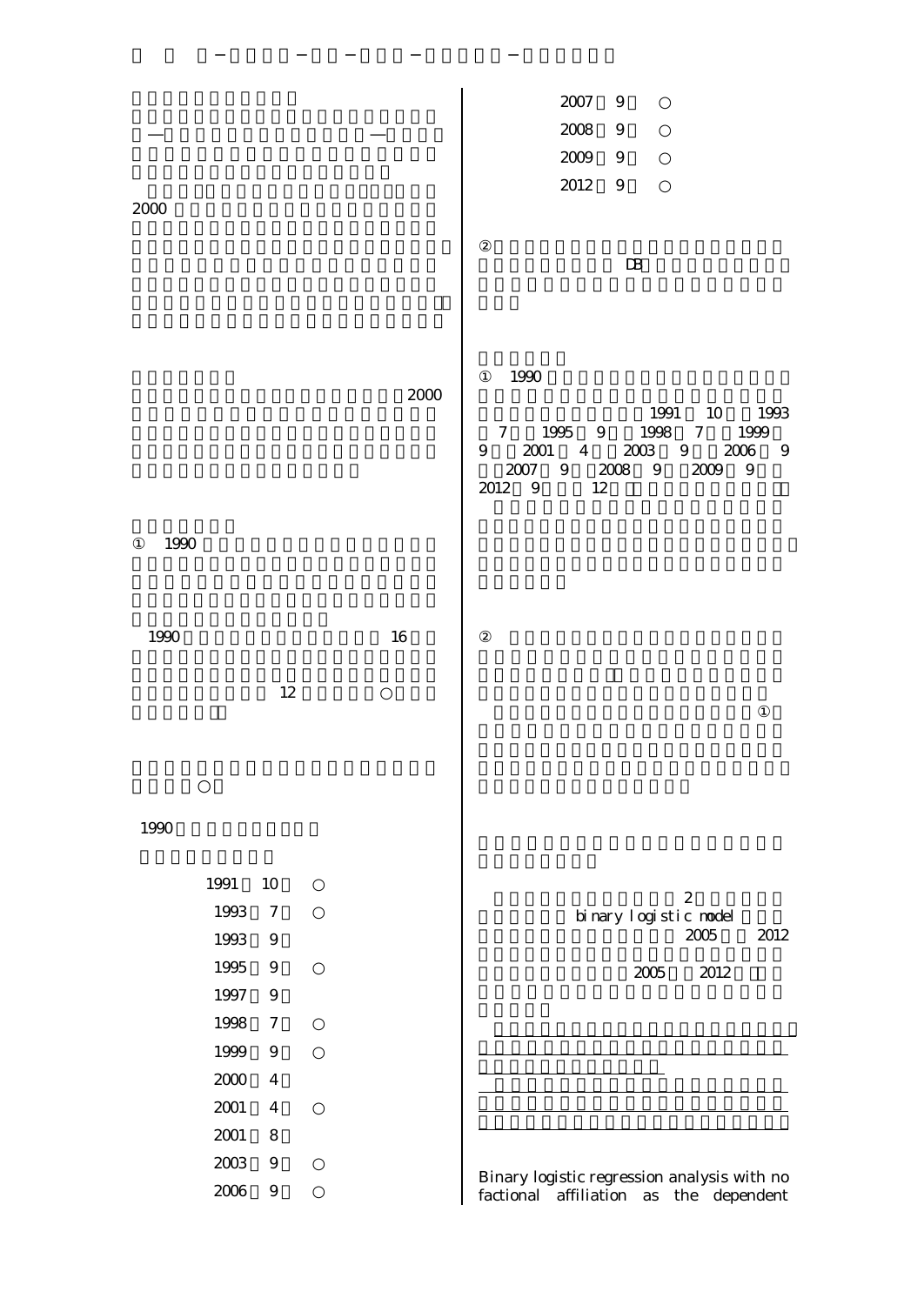## variable

| 2005     |                |
|----------|----------------|
| Coef.    |                |
|          |                |
| .032     |                |
| .028     |                |
| .125     |                |
| .127     |                |
| 3.321    | ***            |
| .019     |                |
| $-2.100$ | ***            |
| 273      |                |
|          |                |
|          |                |
|          |                |
|          |                |
|          | 221.36<br>.491 |



Binary logistic regression analysis with support for the LDP leader as the dependent variable

|                                        | Coef.   |    |
|----------------------------------------|---------|----|
| Policy                                 |         |    |
| Con                                    | .360    |    |
| Small gov                              | .436    | ∗  |
| PR win                                 | .074    |    |
| <b>DID</b>                             | $-.731$ |    |
| Newcomer                               | .790    | ** |
| Elected > 7                            | .449    |    |
| Constant                               | $-.439$ |    |
| N                                      | 272     |    |
| $-2 log$<br>likelihood                 | 352.03  |    |
| Nagelkerke<br>$R-sq$                   | .061    |    |
| ***: $p<.01$ , **: $p<.05$ , *: $p<.1$ |         |    |

**2012**

|            | 2005     |     |
|------------|----------|-----|
|            | Coef.    |     |
| Constant   | $-0.397$ |     |
| Policy     |          |     |
| Con        | 0.306    |     |
| Small gov  | 0.611    | *** |
| PR win     | 0.674    |     |
| DID        | 1.105    | **  |
| Faction    |          |     |
| leader's   | 0.779    | ∗   |
| Independ   | $-0.293$ |     |
| Newcomer   | $-0.058$ |     |
| Independ * | 0.908    |     |
| Newcomer   |          |     |
| N          | 270      |     |
| $-2 log$   | 271.027  |     |
|            |          |     |

table4

2003 2009